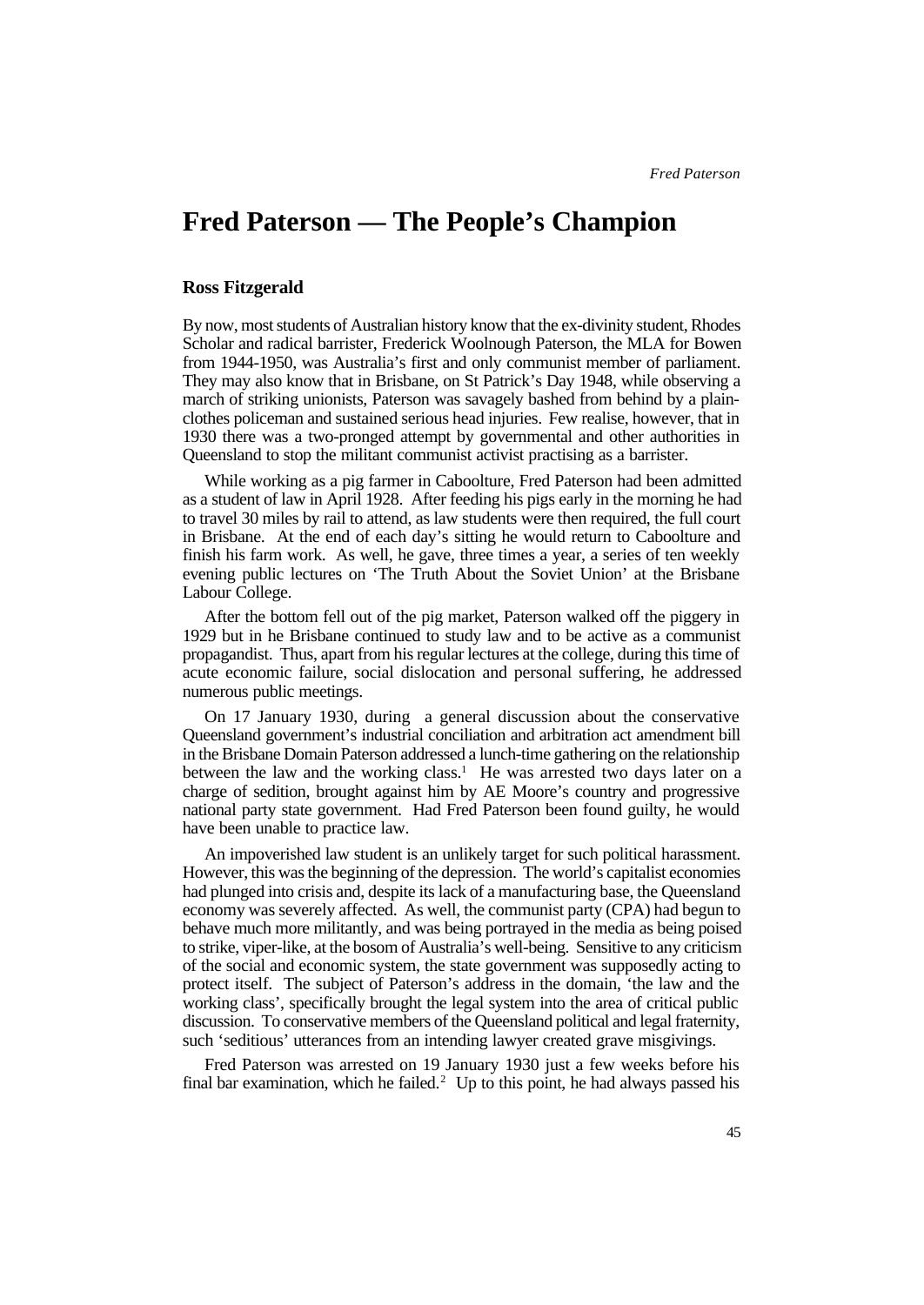law exams with ease. In his memoirs, recorded shortly before his death in 1977, he candidly admitted that his failure in one exam paper at the time may have been deserved in that his defence of himself at the sedition trial completely occupied his time: 'I am prepared to admit that my failure in one paper ... may have been a just decision. I had neglected my law studies to prepare my defence'.<sup>3</sup>

The charge against him was that in the Brisbane Domain on 12 January, 1930 he advisedly spoke and published seditious words, namely:

If the workers shed a little blood in their own interests as they did for the capitalists in the war they will be emancipated. They should take the law into their own hands. Although I hope that I will not have to shed any of my own blood, if the necessity arises, I am willing to do so in conjunction with the workers as a whole. But before I do so the workers will have to be thoroughly organised to have a successful issue. There was no harm in the spilling of blood in the late war in the capitalist's interests so why could it not be spilt in the worker's interests, who could not be much worse off than they are now?<sup>4</sup>

During his trial on 16 April 1930, Paterson sat at the bar table.<sup>5</sup> The crown prosecutor, FW (Fred) O'Rourke, called two young constables, ET Rooney and P Collins, as witnesses to the alleged seditious utterance. To secure a conviction for sedition under Queensland law, the evidence had to be given by at least two witnesses. The two policemen who allegedly witnessed Paterson's speech both recounted over 200 consecutive words without a word of difference and without the aid of notes. The words complained of were, the officers stated, used in the domain when the industrial conciliation and arbitration act amendment bill was being discussed. Several other constables were present, but none made any notes. In reply to a question from the crown prosecutor, Collins said that he did not form the opinion that Paterson was trying to break the law.

Paterson neither confirmed nor denied that he had uttered the words. His defence rested on the proposition that no individual, let alone a pair of constables who had allegedly not attended the meeting with the deliberate intention of charging him, could listen to an hour-long speech and recall a select 'seditious' passage word for word, yet at the same time not be able to repeat accurately any other statements made before or after the offending remarks.<sup>6</sup> Paterson said in court:

Sedition is a serious crime, next on the criminal code to treason, yet the crown comes along here with the most unreliable evidence ... Would any of you, the jury, go to a political meeting and on returning home remember the exact words used without the aid of notes? ... The original Siamese twins were born together, lived together, ate together, slept together, but the police variety think together. <sup>7</sup>

He added: 'Behold the Siamese twins of the Queensland police force. They were not born together, they do not eat together, they do not sleep together and probably they will not die together. But they remember exactly together, and they forget together'.<sup>8</sup>

After a retirement of less than fifteen minutes the jury returned a verdict of not guilty, and Paterson was discharged.<sup>9</sup> As his eldest son, John Paterson, recalled, his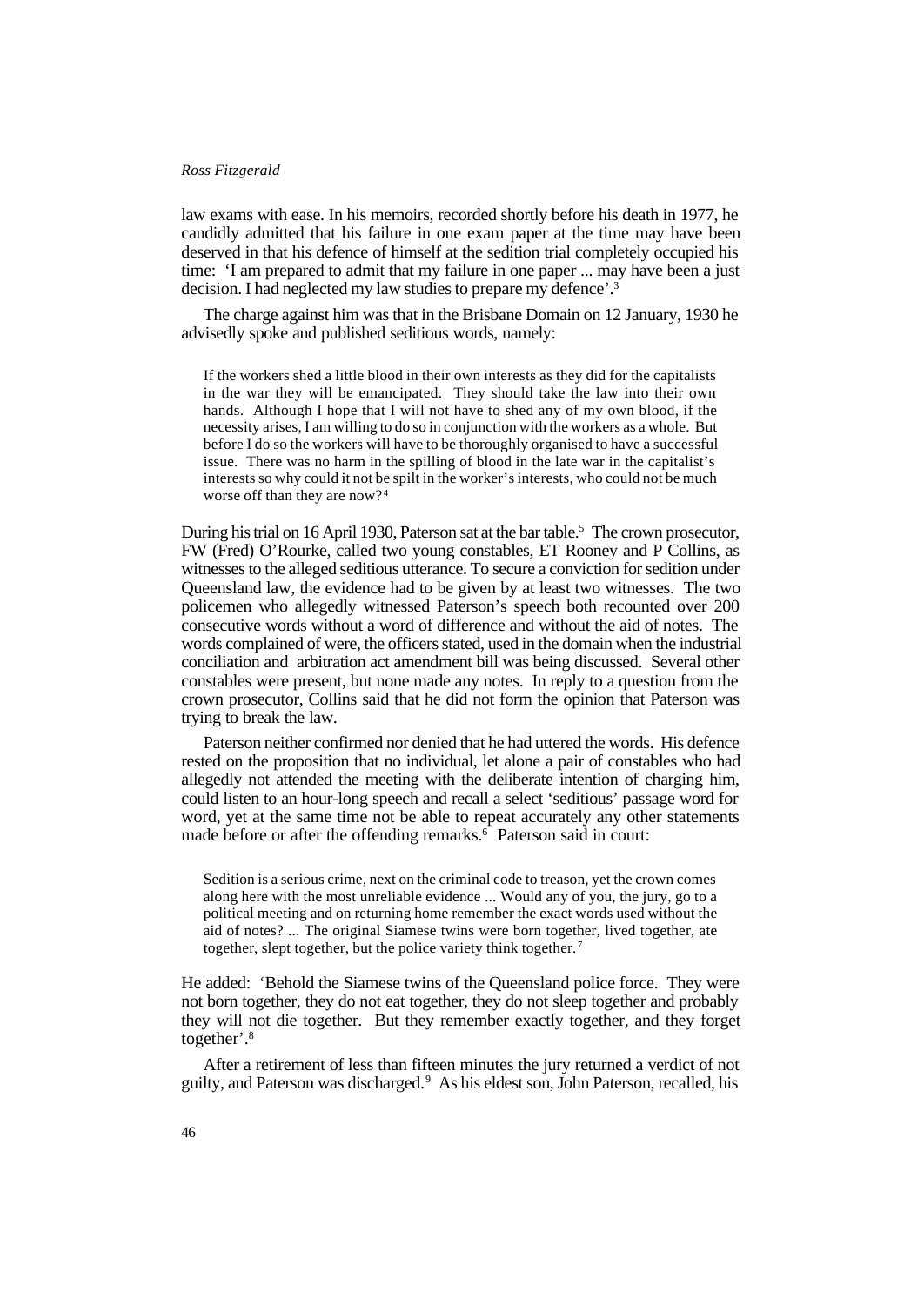father often remarked that the 'not guilty' verdict was returned in the sedition trial before the jury had had a free meal. This was uncommon in the years of the depression, as many jurors would delay giving their verdicts until after they were served the standard free hot luncheon or dinner.<sup>10</sup>

The *Brisbane Truth* of 20 April 1930 headed its report on Paterson's trial thus: 'Police Siamese Twins. Rhodes Scholar Scathing Indictment of Crown Evidence, Acquitted of Sedition'. For years afterwards, the two unfortunate constables were known as 'the Siamese twins' of the Queensland police force. In what the *Brisbane Truth* referred to as a 'sensational speech' in his defence, Paterson told the jury:

We are living in a modern age, and I speak when the opportunity offers. If I am guilty ever of sedition I am prepared to take the consequences, but I am not guilty in this case ... It is not I but the crown, and its method of giving evidence, which is on trial at the present time.<sup>11</sup>

As prosecuting counsel, O'Rourke responded in court that Paterson had an idea that he had been singled out for 'extinction' by the crown, but 'from his address to you it will be seen that he is a man who might easily be led away and who might use words not always advisedly'.<sup>12</sup> The trial judge, chief justice Sir James Blair, gave what Paterson later called 'a viciously vindictive summing up', telling the jury that as trained witnesses the police officers would have no difficulty in remembering the words allegedly spoke in the domain that day. As he had previously had run-ins with him at the University of Queensland, Paterson wasn't surprised at Blair's vindictive summation to the jury.  $13$ 

The possibility of a conspiracy between the conservative state government and the Queensland bar association to prevent Fred Paterson from practising as a barrister must have crossed the minds of many who knew him. Indeed Paterson later argued that he had evidence from a former fellow student at Brisbane GrammarSchool, the prosecutor himself, that the trial was a set-up. As Paterson put it:

The crown prosecutor was Fred O'Rourke, an ex-Brisbane Grammar School boy, and one who believed in the real liberal principles — liberal with the small "l" of the legal profession. On the day of the trial Fred O'Rourke asked me to attend his chambers. I did. He told me that the trial was purely a political trial; its aim was to get a conviction to prevent me from becoming a barrister. <sup>14</sup>

Paterson's claim about the political nature of his trial is lent extra credence when one considers the degree of complicity shortly afterwards between the agents of Moore's state government and the federal conservative opposition in pursuit of the ALP federal treasurer, EG ('Red Ted') Theodore, over the Mungana mines allegations.<sup>15</sup>

Also damming to any pretence by conservative Queensland legal authorities that they acted impartially is the fact that Paterson, who had topped the state in the junior public examination, came third in the Queensland senior examination, graduated from the University of Queensland, and completed an honours degree in theology at Oxford University as a Queensland Rhodes Scholar, was failed three times in his final law examinations. Paterson came to the conclusion that there was something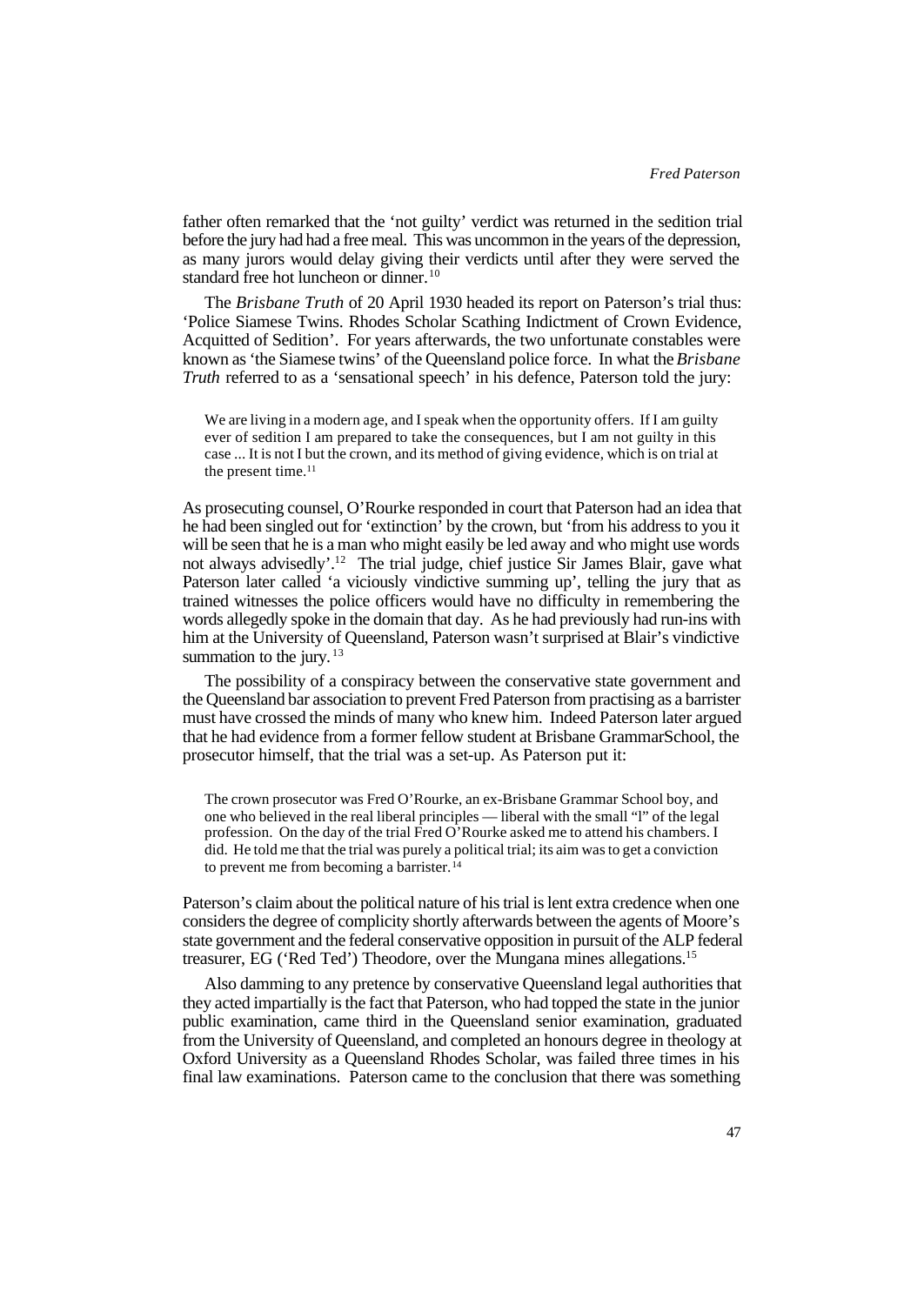radically wrong with the marking of his exams, at least on the second and third occasions.

In his tape-recorded memoirs, later published as a booklet *Fred Paterson*: *A Personal Story*, Paterson explained the tactics he then adopted:

I made it widely known among all the other law students, and as many people as I could find ... that, when I sat next time I would take a copy of my answers and, if I was failed, I'd have them published in *Smith's Weekly* (the widely read radical newspaper).<sup>16</sup>

Paterson's ploy had the desired effect. He passed the final exam.

However, a further requirement for his admission to the bar was to obtain two signed statements, by barristers, that he was a fit and proper person to be admitted. One of these barristers was Roslyn F Philp, the brother of a woman, Hazel Philp, Paterson had previously courted when Paterson was a devout Anglican associated with the Holy Trinity Church in Woolloongabba. This was before he left Brisbane for Oxford in February 1920.<sup>17</sup>

Like Fred Paterson, Roslyn Philp was also a Queensland Rhodes Scholar who had been educated at Brisbane Grammar School. Paterson contends that Philp, who had been called to the Bar in 1923, later informed him that he had been approached to withdraw his name — but he refused.<sup>18</sup> Ironically, Philp, from 1939 a justice of the supreme court of Queensland, was one of the three judges appointed in 1954 as royal commissioners to investigate the Petrov affair, in which Paterson played a minor legal role.

The other signatory who attested to Paterson's good character was Edwin ('Eddie') Stanley, nephew of chief justice Sir James Blair, and an old colleague of Paterson's from the University of Queensland's St John's Anglican College. Like Roslyn Philp, Edwin Stanley also became a supreme court judge and remained a friend of Paterson's until the latter's death. As a consequence of the support of Philp and Stanley, Paterson was admitted as a barrister on 18 March 1931. He was 33 years old.<sup>19</sup>

Attempts by governments in Australia and elsewhere to punish dissidents by circumventing their career aspirations, or preventing them from obtaining employment at all, were to reach endemic proportions during the cold war era of the 1950s and early 1960s.<sup>20</sup> In the light of the documented instances of such coercive government actions during the cold war, it is not at all surprising that, during an earlier period of social and political instability, attempts were made to interfere with the careers of articulate and politically committed citizens such as Fred Paterson.

Paterson's successful defence of himself in the 'Siamese Twins' sedition trial, coupled with his *Smith's Weekly* strategy in his final law exams, marked the beginning of a career as a radical barrister which involved numerous court appearances defending those unable to defend themselves and who could not afford the high costs of legal representation. Had Paterson been convicted of sedition, he could not have been admitted to the bar, and his legal career would have been the stuff of bitter regret.<sup>21</sup> Many unemployed people, poor and powerless individuals, victimised unionists and immigrants, as well as the CPA as a body and those whom he termed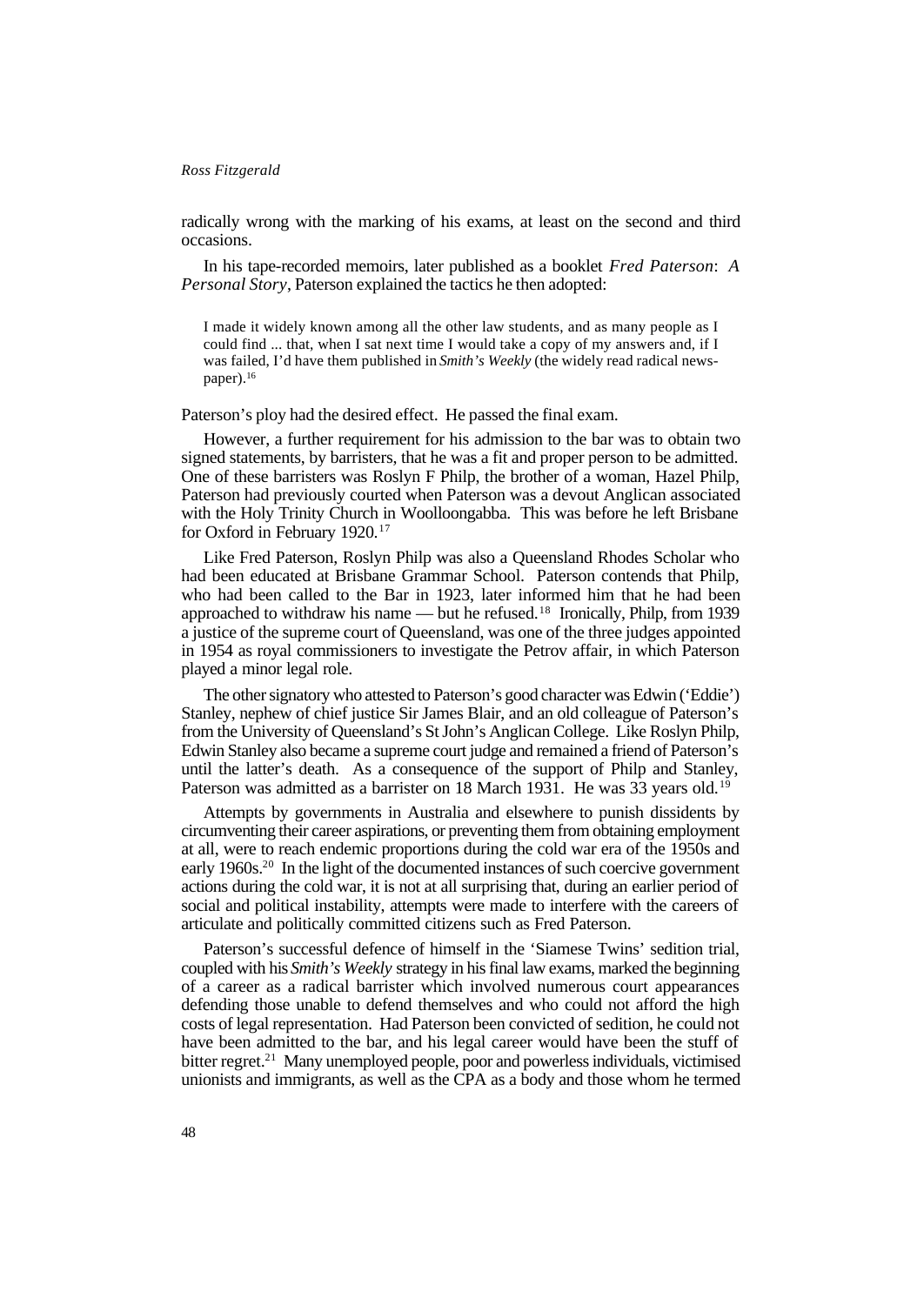'the useful people', were to benefit from him practising law. On the other hand, the Queensland police force, various city and municipal councils, and subsequent federal and Queensland governments may well have regretted the day Paterson was found not guilty of sedition.

The influence of Fred Paterson's presence in the north Queensland branch of the CPA after he moved from Brisbane to Townsville at the end of 1932, and his work within northern working class and immigrant communities, was to be a crucial factor behind communism's popularity in north Queensland. This widespread support for the CPA was especially the case from the late 1930s to the mid 1940s when the area was known as the 'Red North'. Paterson's important contribution to this historic national political aberration did not begin in earnest until after he was admitted to the Queensland bar in March 1931, almost 17 years to the day before, on St Patrick's Day 1948 in Brisbane, he was viscously struck down from behind by a baton wielded by Detective Sergeant Jack Mahony.

As a communist party activist and orator, Fred Paterson was witty, persistent, and astute. In order to survive, he had to be. After his arrival in Townsville in December 1932 he continued, and expanded, his public-speaking. Paterson did an enormous amount of propaganda work addressing CPA gatherings all over north Queensland.

Paterson's successful use of the public meeting in halls, churches and on street corners soon attracted the adverse attention of authorities. Thus in July 1933, the Cairns city council attempted to obstruct his activities by refusing him a permit to speak on the street by the Cairns esplanade. To counter this, Paterson spoke from a table in the shallow waters of the sea. Similarly, the Bowen town council attempted to prevent Paterson from addressing public meetings by denying him permits. Although opposed by Bowen's progressive mayor, Ernie Russell, the strongly anticommunist Bowen council passed a resolution during 1934 banning Paterson from speaking on any land under its jurisdiction<sup>22</sup>. Paterson retaliated:

The Bowen town council banned me from speaking on council property so I researched the land titles and discovered that their boundaries had not been surveyed since the 1870s and that there had been reclamation of the seafront since then. This was the case in many of the coastal towns. So I addressed meetings from below the high water mark and they couldn't legally stop me.<sup>23</sup>

At the subsequent court case on 11 January 1935, brought against Paterson by the council for the offence, allegedly committed on 10 December 1934, of 'speaking without a permit on council property', he was acquitted in the summons court by acting police magistrate, PJ Higgins. The council was forced to pay all costs.<sup>24</sup> This case, reported on the front page of the *Bowen Independent* on 14 January 1935, says much about Paterson's inventiveness and humour. Paterson defended himself 'on the grounds that I honestly and reasonably believed in a state of facts which, if true, would mean that I was not guilty of any offence'.<sup>25</sup> Included in the costs awarded against the council were accommodation expenses and a first-class rail ticket for Paterson's trip from Bowen to Townsville and back. This was the only time he travelled first-class, until he got a gold rail pass when he was elected to parliament in 1944.<sup>26</sup>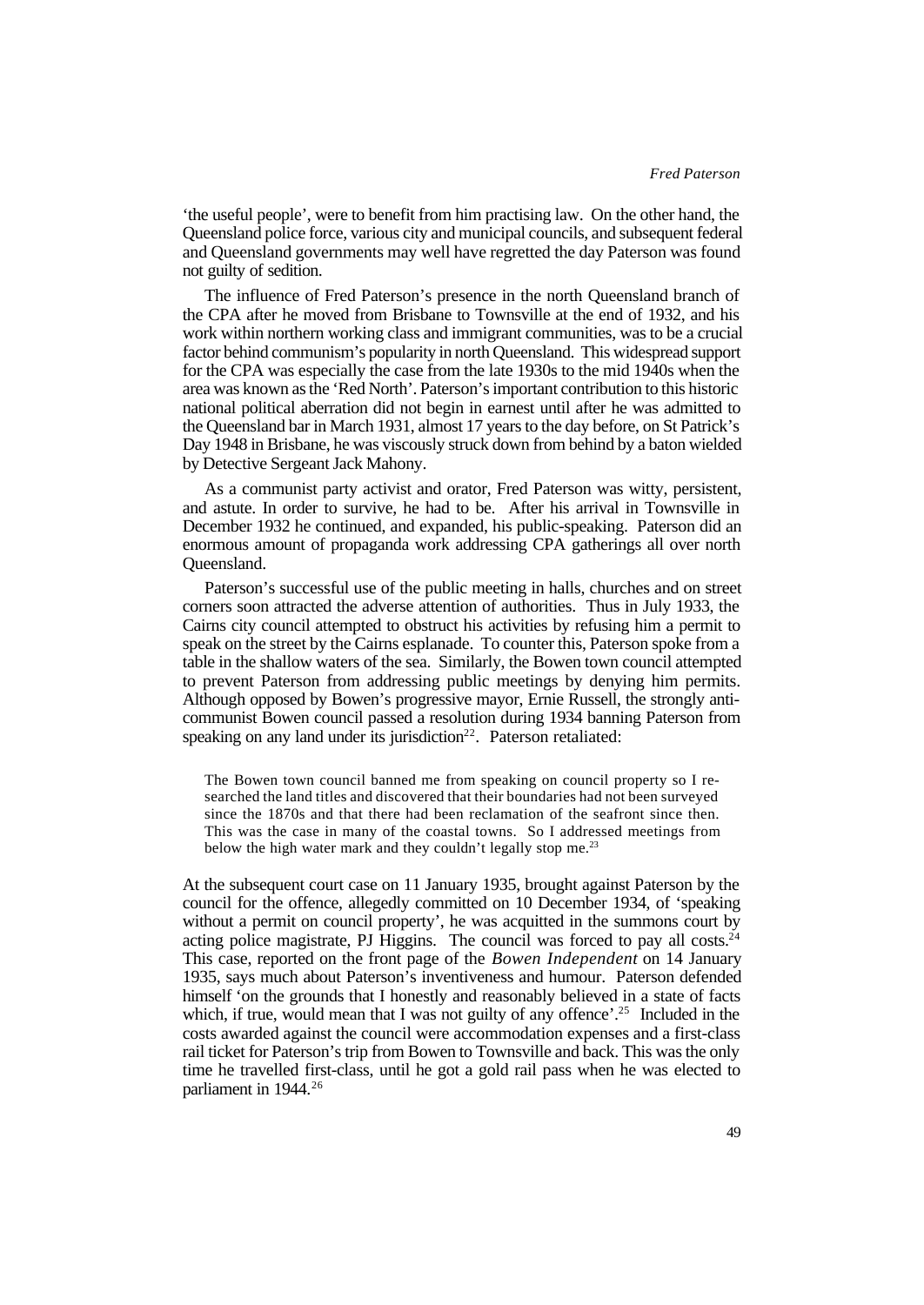During the party's 'illegal period', from June 1940 to December 1942, Paterson often travelled to regional centres to help propagate local CPA branches, and to advise members on ways to circumvent the commonwealth government's ban on the organisation and its publications. In an instructive discussion of tactics used to sustain the local membership, ex-CPA member Albert ('Alby') Graham recalled one of Paterson's visits to Bundaberg: 'Doblo had been found in possession of al illegal document, *The Spark*, a publication of the communist party. In Doblo's defence, Fred said that's all admitted (possession of *The Spark*) but what the prosecution have failed to establish is '"Mens Rea" ... in other words they've got to establish that not only was he in possession of this banned publication but he knew he was committing a breach of the law in being in possession of it — guilty knowledge'.<sup>27</sup>

The judge recorded a conviction, but decided on no penalty, on account of the prosecution's failure to establish Doblo's guilty intent. While he was in the Bundaberg area, Paterson felt he could get away with addressing an illegal CPA meeting. According to Graham:

We used to hold meetings in all sorts of places. So when Fred came up he wanted to talk to us, so we arranged a meeting. We had a bloke who was a very good organiser of meetings. He took us everywhere, different places. On this day, the local waterside workers branch had a football team in the local competition. Well, it was decided that a safe place for a meeting of the illegal communist party would be to go and see the coach of the wharfies football team and get him to arrange a training session and we would have it out there with the footballers. So the footballers are running up and down, and there is a big "rozzer" (policeman); we are running up and down with a football having our meeting and the big rozzer is trying to run with us too. Anyhow, it wasn't such a successful meeting; we'd had better ones in the cemetery! And Fred said, "Well, there's a few other things we need to complete". The big rozzer's still there so we decided the next day we would meet in the surf at Bargara. That's a beach in Bundaberg. The coppers were following us and we knew them and they knew us, so we waved at each other along the way. Anyway, when we got there we stripped off and had our meeting amongst the breakers. The coppers ... hadn't brought their togs, so it was quite a successful meeting.<sup>28</sup>

After the meeting, Paterson gave the group the following advice: 'Don't have banned publications in the house or you will be gone. Leave them in your letterbox. Read them at the front gate and put them back in your letterbox. Anybody can drop anything in your letterbox'.<sup>29</sup>

The 1948 Queensland rail strike was to prove to be pivotal in Paterson's life. His part in it was to turn the ALP government of E M ('Ned') Hanlon against him to the point where not only was the MLA for Bowen the target of the legislative arm of the state, he was also to be the target of its coercive arm — the Queensland police force.

Paterson fully and immediately supported the action of the striking Queensland railway workers in their demand for equitable wages, margins, and penalty rates. He regularly went on picket duty each morning before going to Parliament. In Paterson's opinion, 'the strike was legal, as all the tradesmen's unions had carried the vote in favour of strike by a huge majority'.30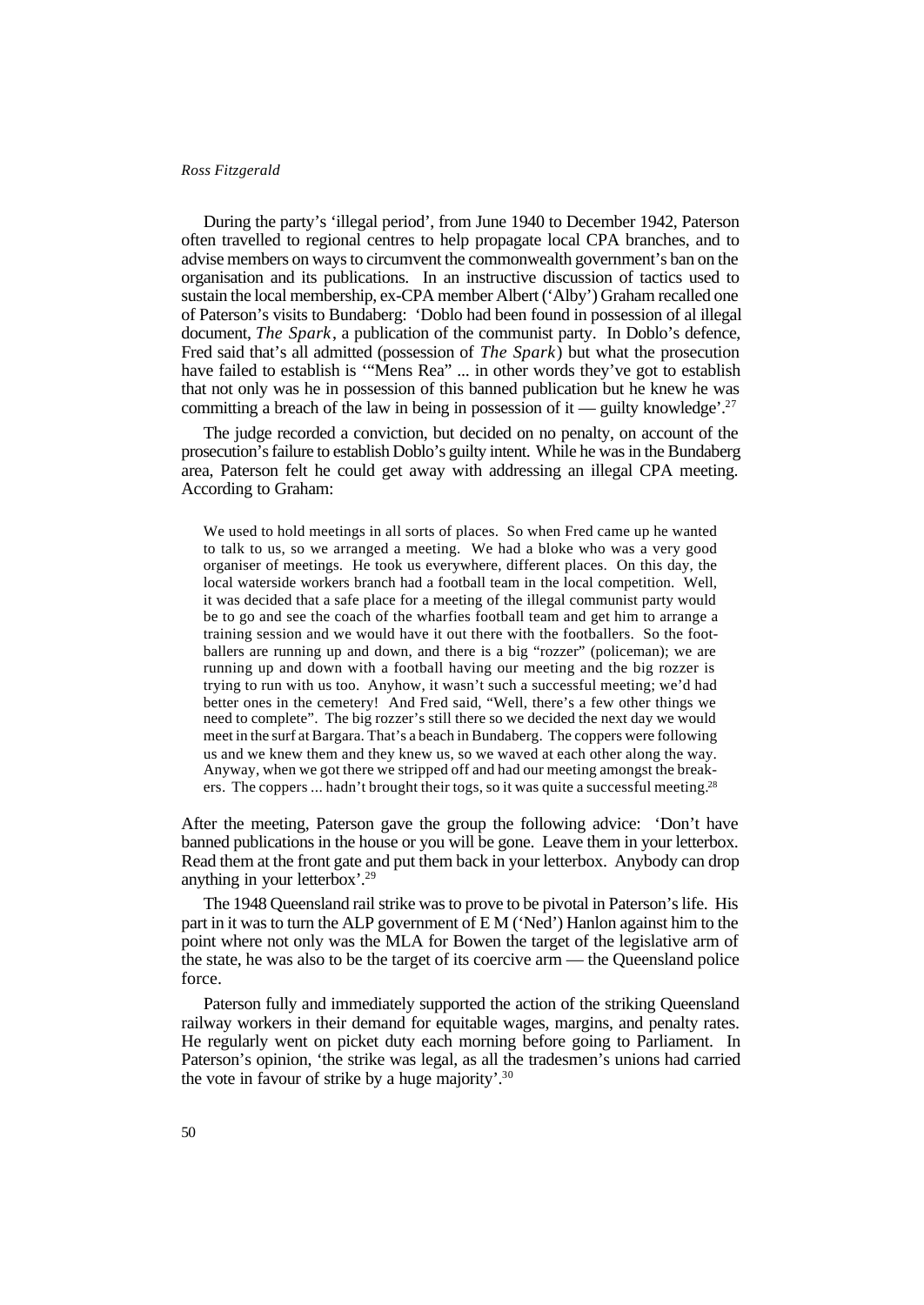As the result of the statewide rail strike, Queensland's economy and transport system soon was in chaos. An official 'state of emergency', declared on 27 February 1948, signalled the desperation felt by the Queensland ALP government. According to Australian railway union (ARU) activist, Viv Daddow, Hanlon, who was premier for two years, 'turned the clock back thirty-six years (ie, to the notorious 1912 tramways strike) in dealing with strikers and peaceful citizens'.<sup>31</sup>

To this point, Paterson's main role in the dispute had been to speak in favour of the strikers and against the state government's repressive legislation.<sup>32</sup> Paterson's main extra-parliamentary task was to advise picketers of their legal rights and see that the Queensland police did not use any illegal methods in dealing with them.<sup>33</sup>

The site of the most successful mass picket in Brisbane was the Milton tram depot. As a key member of the central disputes committee, Paterson often headed the striking workers in their confrontations with the police. As Paterson explained:

I used to go on picket duty at Mayne junction and the detectives would come along and tell the pickets to move on, and I'd say to the pickets, "Now you move on, obey their order, but their order is simply to move on, they have no power to tell you where you must move, just move on. Move on and go back to where you were!" And this bamboozled and incensed the police who were there.<sup>34</sup>

Paterson thus prevented the police from acting illegally and ensured that the pickets were conducted in a legal manner. Is it any wonder that, at the same time that he incensed the police, the communist MP also got up the Queensland government's collective nose?

The Hanlon government was determined to retard Paterson's activity in successfully helping the strikers. Hence, even while the state was being governed under emergency powers, with the support of its parliamentary 'opposition', it passed specific legislation, directed against him.

On 9 March 1948 the Queensland parliament rushed through the industrial law amendment act*,* which prohibited participation in an illegal strike and stipulated heavy penalties. Police were granted power to enter any home or building, to disperse any gathering, and to arrest without warrant; the onus of proof was placed on the defendants. Under the act, which attacked fundamental principles of justice, the opinion of a police officer was sufficient proof of a misdemeanour.<sup>35</sup> Even the conservative *Courier Mail* commented, 'These powers ... are the most far-reaching ever given to the police in any state in Australia<sup>'</sup>.<sup>36</sup> The pro-government front page article was headed: 'NO MORE PICKETING'.<sup>37</sup>

In parliament, the premier personally attributed the impetus for the bill to Paterson's handling of the pickets after their receipt of police instructions:

(T)he people who are trying to prevent a settlement of this dispute and prevent obedience to the order of the courts are being advised by a legal mind well versed in finding means for getting round the law. <sup>38</sup>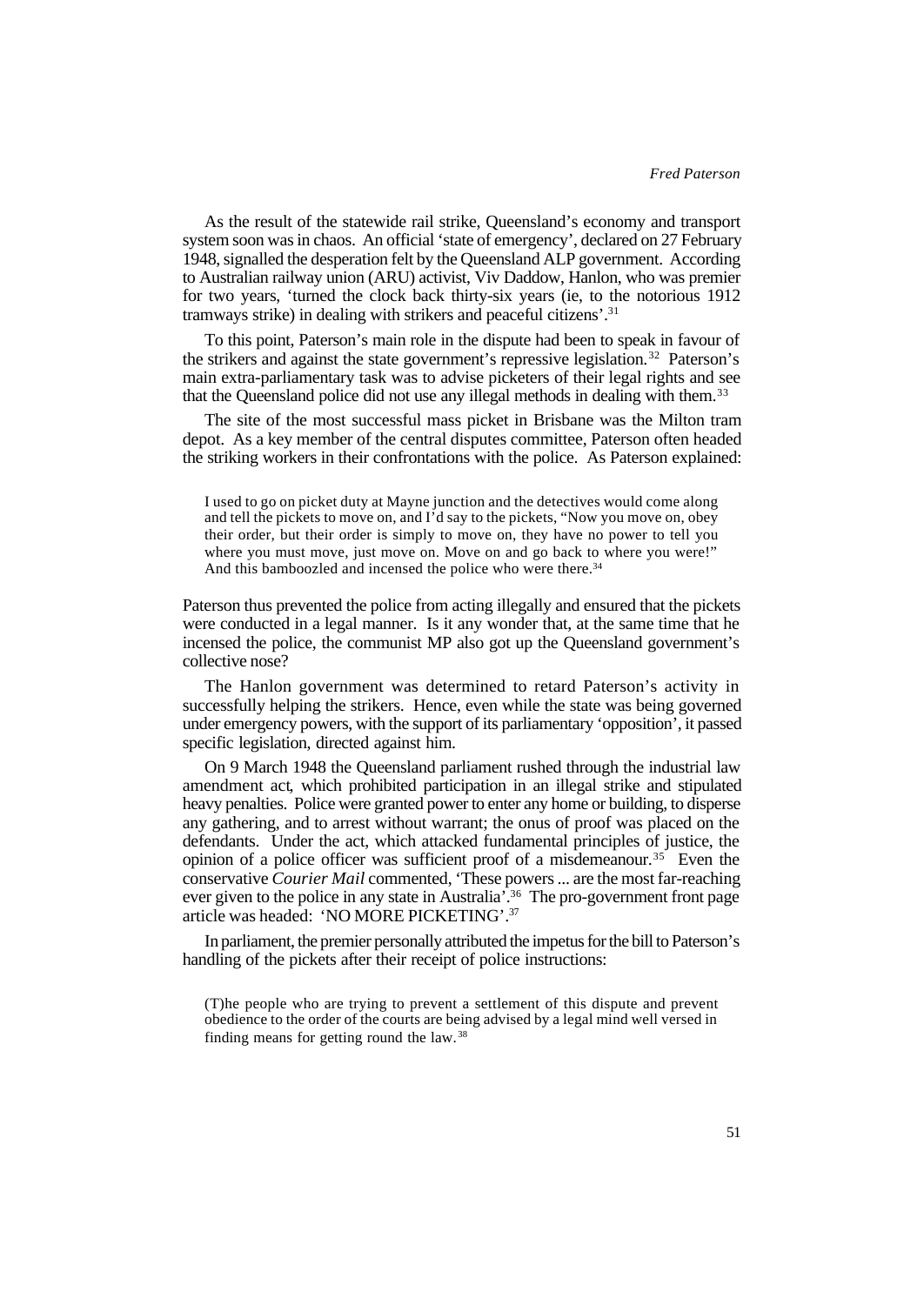In a moment of unusual candour, Hanlon admitted: 'As a matter of fact, this Bill might have been called the Paterson Bill'.<sup>39</sup>

Hanlon argued that Paterson was assisting people to 'get around the law'. The new legislation, the premier said, would remedy this situation: 'It will enable the police to do things they were prevented from doing under the emergency regulations ... The police can move anybody from the vicinity of a workshop. The police can order such persons to move away from the workshop instead of their marching up and down in their hundreds outside the gates'.<sup>40</sup> When Paterson insisted that the law of Queensland be adhered to and it became plain that, for the government's purposes, the law was insufficient to the police's task, it simply legislated to enhance those police powers.

Paterson attacked the industrial law amendment bill as 'the greatest scab-herding, strike-breaking piece of legislation ever introduced by a labor government anywhere in Australia'.<sup>41</sup> Although knowing that the repressive bill was destined to be passed, he spoke in defence of the striking railwaymen with passion and eloquence:

There comes a time in the life of every man when he comes up against what he considers to be an injustice so grave that he cannot tolerate it, and he begins to kick. If he is in an organisation, he kicks in an organised way. That is what the trade unions have done on this occasion — the workers who have struck are taking what they believe to be effective measures to control their interests.<sup>42</sup>

In my recently published biography of Fred Paterson, *The People's Champion*, I have dealt with the details of his bashing in Brisbane on St Patrick's Day, 17 March 1948 while he was acting as a legal observer for the marching strikers. However, in the light of Hanlon's publicly expressed antagonism to Paterson, it is significant that, on the afternoon of the day that he was bashed, the Queensland ALP caucus met and decided that no inquiry would be held. Moreover, no charges were laid against Paterson or the detective-sergeant involved.

Yet, in parliament the following day, the feisty independent MLA for Mundingburra, Tom Aikens, asked the premier a three-part question:

1. Is it the intention of the government to prosecute detective Mahony for attempted murder or any other charge under the criminal code for brutally smashing Mr F. Paterson, MLA, with a baton on the head from behind, in Edward street, yesterday?

2. Did detective Mahony so brutally attack Mr Paterson under instructions from the Government?

3. If so, what did the Government hope to gain by Mr Paterson's murder or serious injury?<sup>43</sup>

The premier's reply to this extremely serious charge did not even mention any detail of the assault, Paterson's name, or the Queensland detective's name. It merely consisted of a gratuitous attack on Aikens and his ostensible lack of courage. Implying that the questions asked were facetious, Hanlon said of Aikens: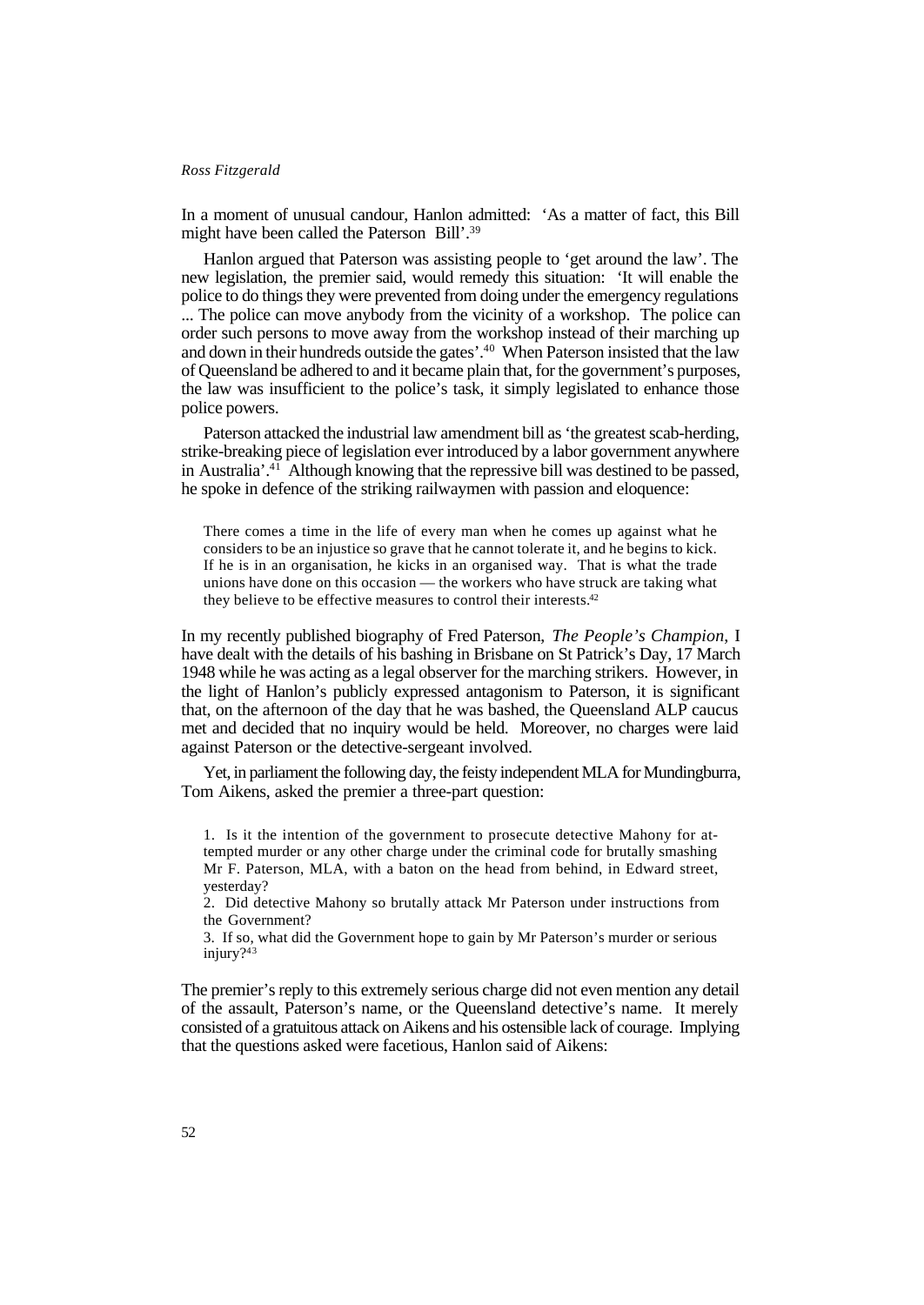You can be sure that he was hiding as far away from the scene of the disturbance as he possibly could. Evidently he takes considerable pleasure in inciting other people to take part in disturbances, but when the opportunity comes, the hon. member will not be found in the vicinity.<sup>44</sup>

It is hard to believe that, if such an event occurred in Australia today, even in Jeff Kennett's Victoria or Richard Court's Western Australia, there would not be either a state parliamentary inquiry or one instituted by the senate.

Yet, in the ALP-controlled Queensland of the late 1940s, a deliberate assault upon a dissident member of parliament was greeted with an extraordinary official silence. It is hard not to agree with Fred Paterson's own assessment about the significance of his bashing on St Patrick's Day 1948. As Paterson said late in his life: 'The story of this action, and the bashing of other people on this day is one that should be told again and again, to expose the corruption of some members of the police force and the corruption of some government administrators'.<sup>45</sup>

#### **Endnotes**

- 1 *Brisbane Courier*, 17 April 1930.
- 2 F. Paterson, *Fred Paterson: A Personal History,* 1994, with an introduction by Ross Fitzgerald, Brisbane, p. 18.
- 3 *Ibid*, p. 10.
- 4 *Brisbane Courier,* 17 April 1930.
- 5 *Ibid.*
- 6 *Ibid.*
- 7 'Police Siamese Twins', *Brisbane Truth,* Sunday 20 April 1930, p. 13.
- 8 *Ibid.*
- 9 *Brisbane Courier,* 17 April 1930.
- 10 John Paterson, letter to Ross Fitzgerald, 21 February 1995.
- 11 *Brisbane Truth,* 20 April 1930, p. 13.
- 12 *Ibid.*
- 13 Fred Paterson, interview with Wendy Lowenstein, 1974.
- 14 *A Personal History, op. cit*., p. 17.
- 15 For a discussion of the conspiracy to ruin Theodore over Mungana, see Ross Fitzgerald, *Red Ted: The Life of E G Theodore*, St Lucia, 1994.
- 16 *A Personal History*, *op. cit*., p. 9.
- 17 Mrs Roslyn Allen, telephone conversation with Ross Fitzgerald, Brisbane, 11 June, 1996. Mrs Allen was named after her grandfather Sir Roslyn Philp.
- 18 *A Personal History*, *op. cit*., p. 9. See Philp, Hon. Sir Roslyn Foster Bowie KBE, *Who's Who in Australia,* 25th edition, 1959, p. 640. Born in Sydney on 27 July 1895, Philp died in Brisbane on 19 March 1965.
- 19 *A Personal History*, *op. cit.*, p. 12. Edwin James Droughton Stanley (b. Ipswich, 30 October 1894, d. Brisbane, 1992) Was a judge of the supreme court of Queensland from 1944 until 1964, when he retired. For Paterson's admission to the Bar, see *Australian Law Journal* (1931), vol. 5, July 15, p. 100. This wrongly lists May 1931 as the date of admission.
- 20 See B. Morris, *Between the Lines*, 1988, Collingwood.
- 21 Laurence W. Maher, letter to Ross Fitzgerald, 30 January 1995; and Whitton, E. 'Fred and Ned and the St Patrick's Day Bash, *The National Times* , 17-22 November 1975, p. 32.
- 22 F. Paterson, 'Fred Paterson', in *Sixty Years of Struggle: A Journal of Communist and Labour History* , vol 2, Sydney, 1980, p. 12.